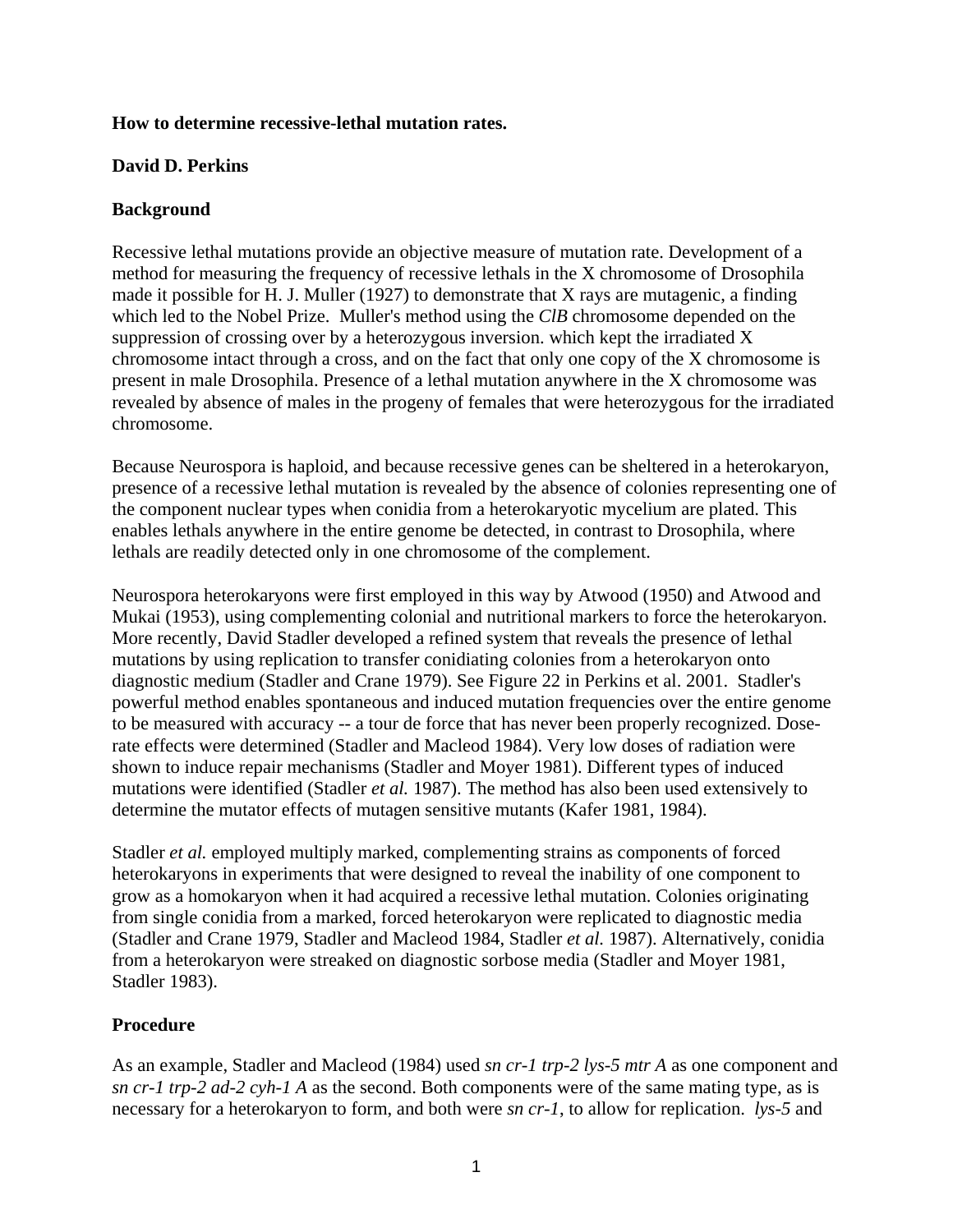*ad-2* serve as forcing markers. The *lys-5 mtr* component can grow as a homokaryon on lysine + fluorophenylalanine (+ anthranilic acid). The *ad-2 cyh-1* component can grow on adenine + cycloheximide (+ anthranilic acid). (All media were supplemented with anthranilic acid to satisfy the requirement of *trp-2*, which was irrelevant to these experiments.)

The following protocol for this experiment is from Stadler and Macleod (1984):

 "Conidia were harvested from a 5-10 day tube culture of a heterokaryon into water or buffer or liquid culture medium, sonicated to break up clumps, filtered through glass wool and counted in a haemocytometer. The suspension was diluted to a concentration of  $10^3$  per ml. 10 ml of this suspension in a glass petri dish was treated with UV and samples were taken before and after treatment for plating. 200 cells (0.2 ml) were spread on each of a series of plates of minimal medium (+ anthranilic acid) to permit growth of the surviving heterokaryotic conidia into colonies; typically each plate produced about 50 colonies. The plates were incubated 3 days in the dark at 33°C plus one day in the light at room temperature (22°C) to produce ideal conidiation for replica plating. Each of these master plates was replicated (via velveteen) to one plate supplemented with lysine and FPA and a second with adenine and CYH (both with ANTH). The replicas were incubated about 30 h at 33° before being examined for nongrowers which signalled recessive lethal mutations. Putative mutant-bearing heterokaryons were marked on the master plates and confirmed by a second growth test: drops of conidial suspensions were incubated on the same media used on the replica plates. Those heterokaryons which failed to grow on one or the other of the test media in this second test were scored as recessive lethal mutations. Fig. 1 illustrates the main principles of the method." [The figure is reproduced as Fig. 22 in Perkins *et al.* 2001.]

The following strains are available: FGSC: 7880-7883 (*sn cr-1 trp-2 lys-5 mtr A* (FGSC 7881), and *sn cr-1 trp-2 ad-2 cyh-1 A* (7883), *sn cr-1 trp-2 lys-5 mtr uvs-2 A* (7880), and *sn cr-1 trp-2 ad-2 cyh-1 uvs-2 A* (7882). The stock center catalog also lists similar *sn cr-1* strains with different marker combinations (FGSC 5211-5218, from E. Kafer).

# **References**

Atwood, K. C. 1950. The role of lethal mutation in the killing of Neurospora conidia by ultraviolet light. Genetics 35: 95-96. (Abstr.)

Atwood, K. C., and F. Mukai. 1953. Indispensable gene functions in Neurospora. Proc. Nat. Acad. Sci. U.S.A. 39: 1027-1035.

Kafer, E. 1981. Mutagen sensitivities and mutator effects of methyl methanesulfonate sensitive mutants in *Neurospora crassa*. Mutat. Res. 80: 43-64.

Kafer, E. 1984. UV-induced recessive lethals in *uvs* strains of Neurospora which are deficient in UV mutagenesis. Mutat. Res. 128: 137-146.

Muller, H. J. 1927. Artificial transmutation of the gene. Science 66: 84-87.